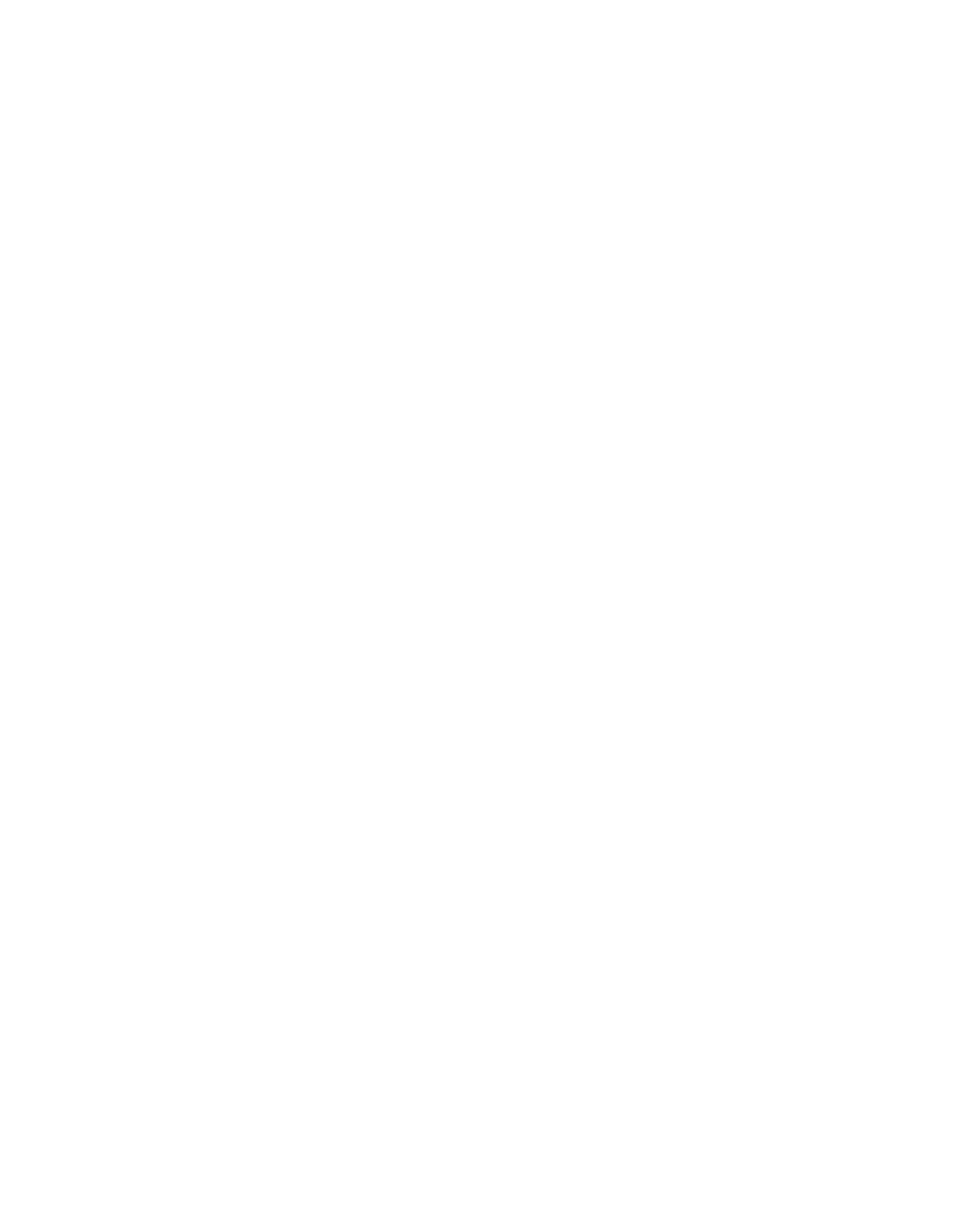## **SECTION 5: THE FUTURE OF PLANNING AND REPORTING**

#### **Evolution of** Planning, Reporting, and **Accountability**

"Accountability... means taking the information and using it to make judgments - about quality, about how good is good enough and, most importantly, about how to make changes that will enhance and extend student learning, for all children."

Lorna Farl

The focus of Supporting Inclusive Schools: School-Based Planning and Reporting has been to support first-time planning teams through the initial year of development. This section of the document addresses the growth potential in planning, reporting, responsibility, and accountability.

Over time, school and divisions/districts move from collecting baseline data, defining terms of reference, and reporting on priorities to using data to support future planning, and reporting results. This movement, previously referred to as the 'phases of the planning cycle' (Section 2, page 2.10), allows for an integration of processes that encourages cohesive planning and decision making. and that elevates reporting.

One of the key qualities of the maturation of planning over time is the ability of planning to act as a catalyst for all levels of the educational system. By making visible those processes that are frequently left invisible, an increased focus is possible. This increase in focus permits a community awareness and understanding of the responsiveness and proactiveness of schools, while also highlighting the need for further information, funding, resources, and associated issues for people at other levels of the system who may be in a position to support positive change.

Figure 6 illustrates the multi-level reporting processes in Manitoba (see Appendix F on page A19 for reporting templates). This figure mirrors the multilevel planning processes described earlier (see Figure 3 on page 1.11). Although the reporting phase is addressed separately for organizational purposes in this document, planning and reporting are most effective when considered simultaneously.

#### **Figure 6: Multi-Level Reporting**

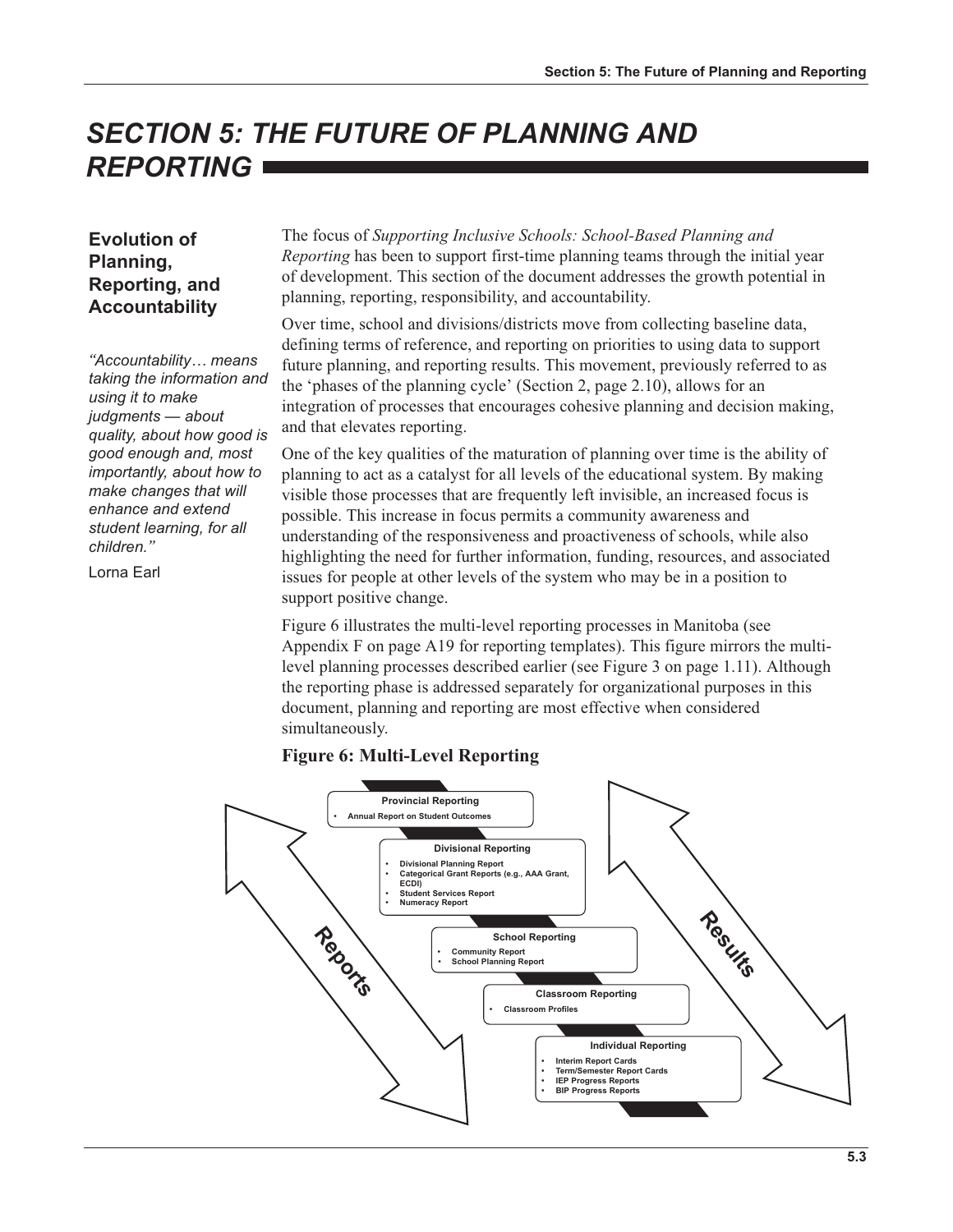Creating a seamless continuum of planning and reporting takes established procedures and experience. With experience, effective teachers have the capacity to plan, keeping in mind that monitoring and reporting must occur at regular, timely intervals. Effective planning teams have the same capacity. But, just as it takes time to develop as a teacher, it takes time to develop as a planning team. Planning a change, carrying out that plan, monitoring results, reporting on results, adjusting plans based on those results, and reporting on those adjustments sounds straightforward and sequential enough. In practice, however, the process is often much more fluid and holistic.

The Planning Cycle (Figure 7) shows the four components of an early stage of planning and reporting. The Priority Tree (Figure 8) reveals these same components as they appear at a later stage in the various levels of an educational organization.

**Figure 7: The Planning Cycle** 

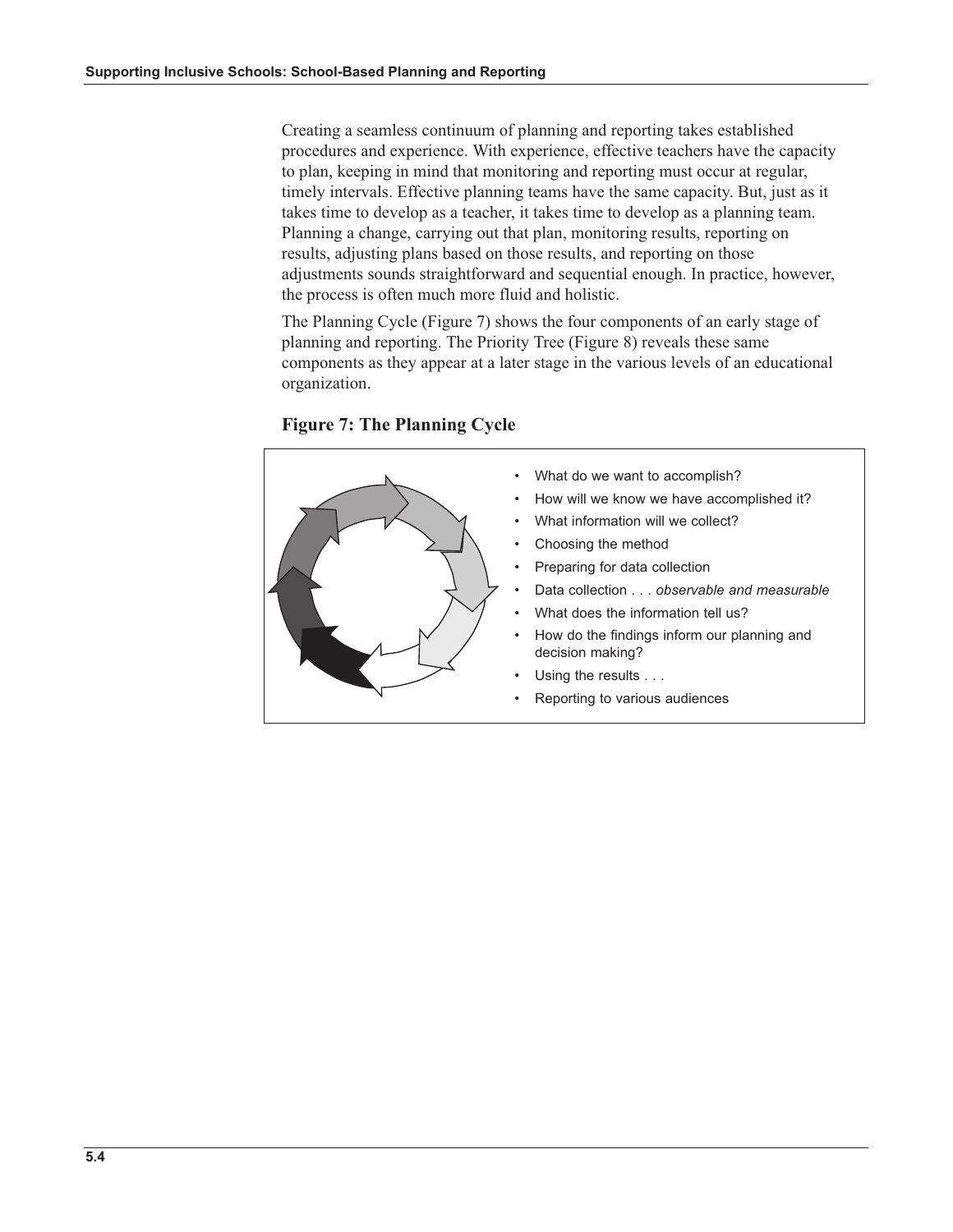| Department Level                                                                                                                               |                                                                                                                 |                                                                                                     |  |  |
|------------------------------------------------------------------------------------------------------------------------------------------------|-----------------------------------------------------------------------------------------------------------------|-----------------------------------------------------------------------------------------------------|--|--|
| Academic Indicators<br>Outcomes.<br>Measured/reported by                                                                                       | Climate Indicators<br>Perceptions.<br>Measured/reported by                                                      | <b>Behaviour Indicators</b><br>Expectations.<br>Measured/reported by                                |  |  |
| • Reports from regional<br>sessions<br>• Provincial scores on<br>reporting rubric                                                              | Degree of collaborative<br>planning<br>• Amount of positive<br>feedback at regional                             | • Submission of School<br>Planning Reports using<br>Department template<br>• Submission of Division |  |  |
| • Level of queries related<br>to support document<br>and number of<br>requests for further<br>information related to<br>planning and reporting | sessions<br>• Increased sharing of<br>resources<br>• Increased networking<br>across classrooms,<br>schools, and | Planning Reports using<br>Department template                                                       |  |  |
| • Number of voluntary<br>submissions of<br>exemplar plans and<br>reports                                                                       | divisions/districts                                                                                             |                                                                                                     |  |  |

#### Figure 8: The Priority Tree-Strengthening School Planning and **Reporting**

Growth measured annually, over time, by mandated reports and sampling at the  $division/district\ level$ 

| Division/District Level                                                                                         |                                                                                                                    |                                                                           |  |
|-----------------------------------------------------------------------------------------------------------------|--------------------------------------------------------------------------------------------------------------------|---------------------------------------------------------------------------|--|
| Academic Indicators<br>Outcomes.<br>Measured/reported by                                                        | Climate Indicators<br>Perceptions.<br>Measured/reported by                                                         | <b>Behaviour Indicators</b><br>Expectations.<br>Measured/reported by      |  |
| • Reports from regional<br>sessions                                                                             | • Degree of collaborative<br>planning                                                                              | • Submission of Division<br>Planning Reports using<br>Department template |  |
| • Provincial scores on<br>reporting rubric                                                                      | • Anecdotal school<br>reports re: planning                                                                         |                                                                           |  |
| • Level of queries and<br>number of requests for<br>further information<br>related to planning and<br>reporting | and reporting process<br>• Number of requests for<br>extension of due dates<br>• Amount of positive<br>feedback at |                                                                           |  |
| • Linking of school plans<br>with division priorities,<br>classroom plans, IEPs                                 | division/district and<br>stakeholder meetings                                                                      |                                                                           |  |
| • Number of voluntary<br>submissions of<br>exemplar plans and<br>reports                                        |                                                                                                                    |                                                                           |  |

Growth measured annually, over time, by mandated reports and sampling at the division/district level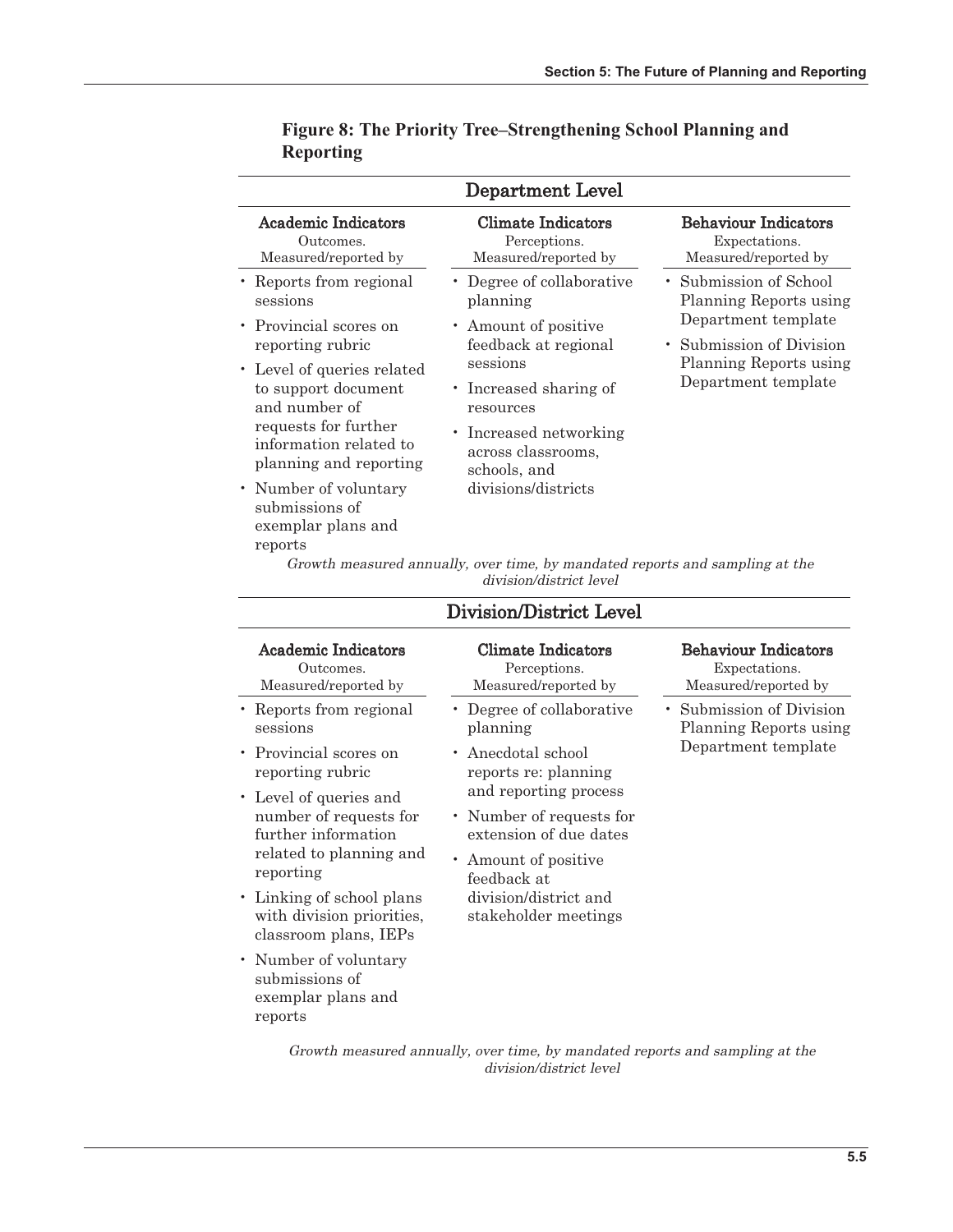| <b>School Level</b>                                                                                                                                                                                                               |                                                                                                                                                                                                               |                                                                                                                                          |  |
|-----------------------------------------------------------------------------------------------------------------------------------------------------------------------------------------------------------------------------------|---------------------------------------------------------------------------------------------------------------------------------------------------------------------------------------------------------------|------------------------------------------------------------------------------------------------------------------------------------------|--|
| Outcomes.                                                                                                                                                                                                                         | Perceptions.                                                                                                                                                                                                  | Expectations. Measured/                                                                                                                  |  |
| Measured/reported by                                                                                                                                                                                                              | Measured/reported by                                                                                                                                                                                          | reported by behaviour data.                                                                                                              |  |
| • Reports from grade                                                                                                                                                                                                              | • Discussions at grade                                                                                                                                                                                        | • Engagement in                                                                                                                          |  |
| level/subject                                                                                                                                                                                                                     | level/subject area/                                                                                                                                                                                           | learning and increase                                                                                                                    |  |
| area/staff/planning                                                                                                                                                                                                               | staff/planning/                                                                                                                                                                                               | in independence                                                                                                                          |  |
| meetings                                                                                                                                                                                                                          | town hall meetings                                                                                                                                                                                            | • School profiles                                                                                                                        |  |
| • Provincial scores on                                                                                                                                                                                                            | • Provincial scores on                                                                                                                                                                                        | • Level of participation                                                                                                                 |  |
| reporting rubric                                                                                                                                                                                                                  | reporting rubric                                                                                                                                                                                              | in cooperative learning                                                                                                                  |  |
| • Level of queries related<br>to support document<br>and number of<br>requests for further<br>information related to<br>planning and reporting<br>• Linking of school plans<br>with division priorities,<br>classroom plans, IEPs | • Level of queries related<br>to support document<br>• Number of requests for<br>further information<br>related to planning and<br>reporting<br>• Number of voluntary<br>submissions of<br>exemplar plans and | • Level of participation<br>in co-curricular<br>activities, especially<br>struggling, at-risk,<br>special-needs students<br>• Attendance |  |
| • Number of voluntary<br>submissions of<br>exemplar plans and<br>reports                                                                                                                                                          | reports<br>• Anecdotal observations<br>School-developed<br>surveys<br>• Focus groups                                                                                                                          |                                                                                                                                          |  |

Growth measured annually, over time, by sampling at the division/district level

| Classroom Level                                                                                                                                                                                                       |                                                               |                                                                                                        |  |
|-----------------------------------------------------------------------------------------------------------------------------------------------------------------------------------------------------------------------|---------------------------------------------------------------|--------------------------------------------------------------------------------------------------------|--|
| Outcomes.                                                                                                                                                                                                             | Perceptions.                                                  | Expectations. Measured/                                                                                |  |
| Measured/reported by                                                                                                                                                                                                  | Measured/reported by                                          | reported by behaviour data.                                                                            |  |
| • Report Card                                                                                                                                                                                                         | • Anecdotal observations                                      | • Engagement in                                                                                        |  |
| information at regular                                                                                                                                                                                                | • Classroom-developed                                         | learning and increase                                                                                  |  |
| intervals                                                                                                                                                                                                             | surveys/interviews                                            | in independence                                                                                        |  |
| • Updates to IEPs,<br>parent-team meetings,<br>and progress reports<br>• Scores on provincial<br>standards/<br>divisional/school/<br>classroom tests,<br>portfolios, interviews<br>and assignments (as<br>applicable) | • Focus groups<br>• Meetings with parents<br>and support team | • Classroom profiles<br>• Level of participation<br>in cooperative learning<br>Attendance<br>$\bullet$ |  |

Growth measured quarterly, over time, by sampling at the classroom level

The Priority Tree: Adapted from Dr. W.E. Demming, with permission from Quality Leadership by Design, LLC (2001).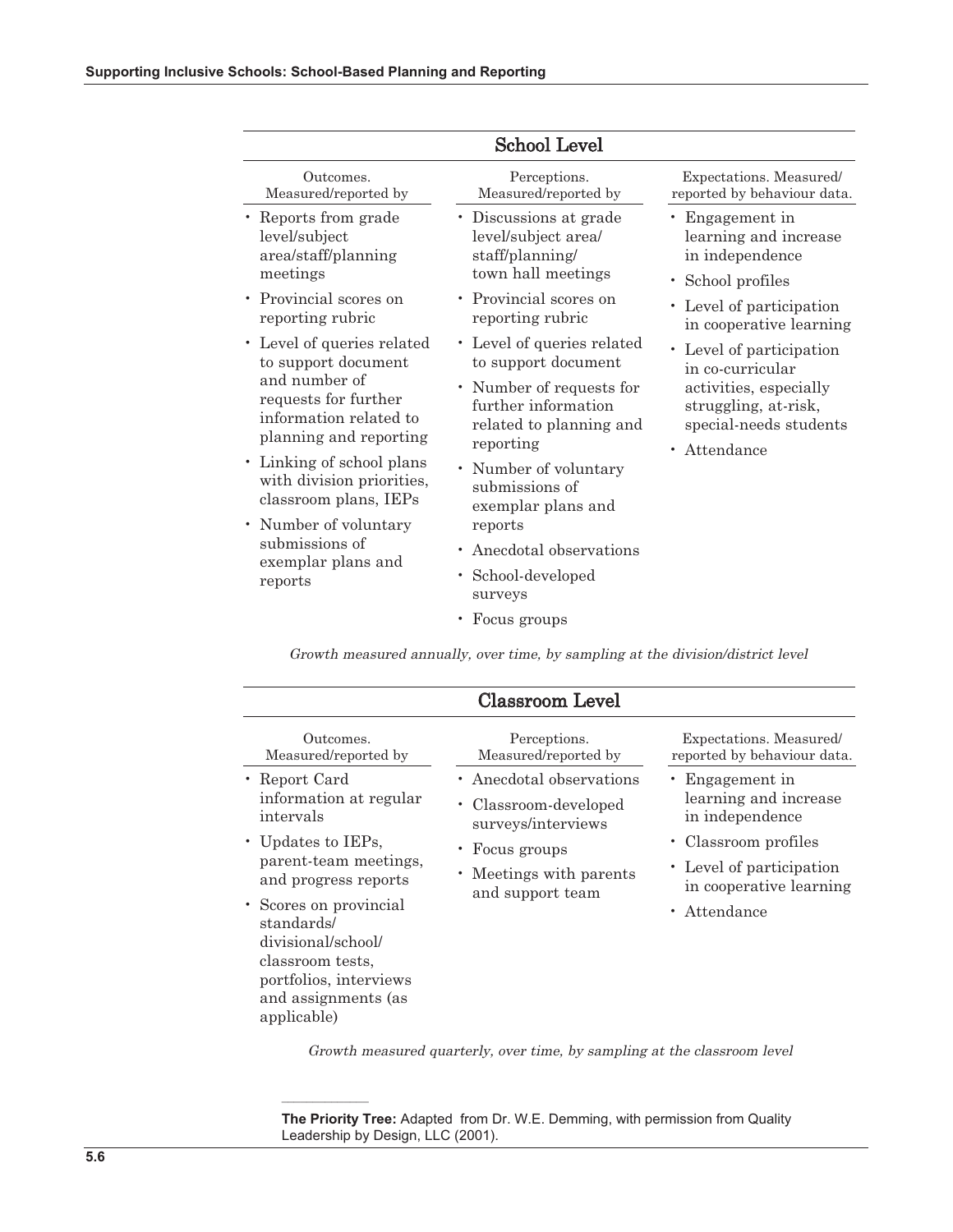#### **Supporting and Mentoring Positive Reporting and Planning**

Do the planning and reporting practices in a particular classroom, school, or division/district have the potential to assist other planning teams?

As educators, we all hold within us the capacity to teach others and learn from others. Networking among teachers, schools, and division/district planning teams provides essential mentoring and support, reduces frustration, and facilitates positive change.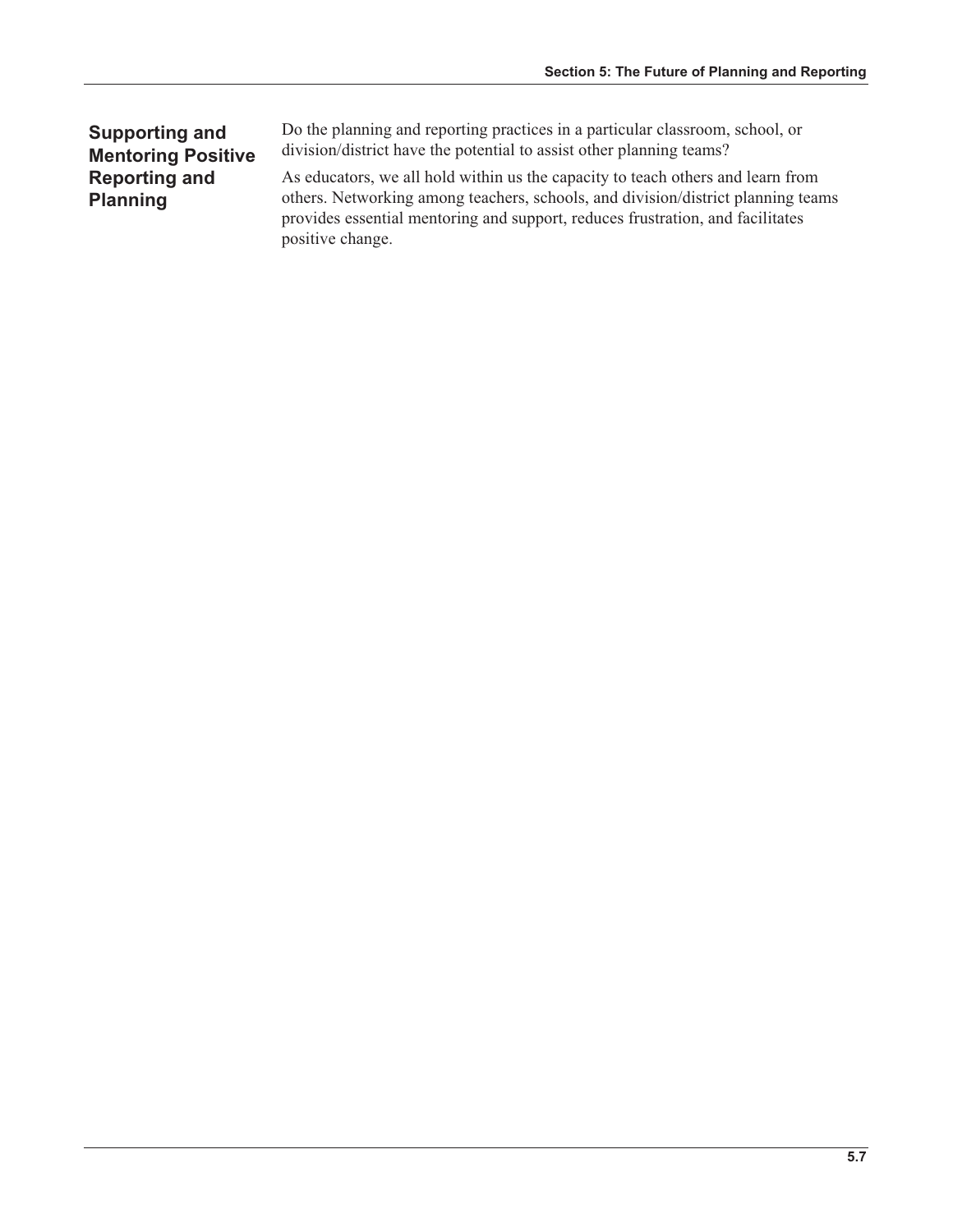### **Notes**